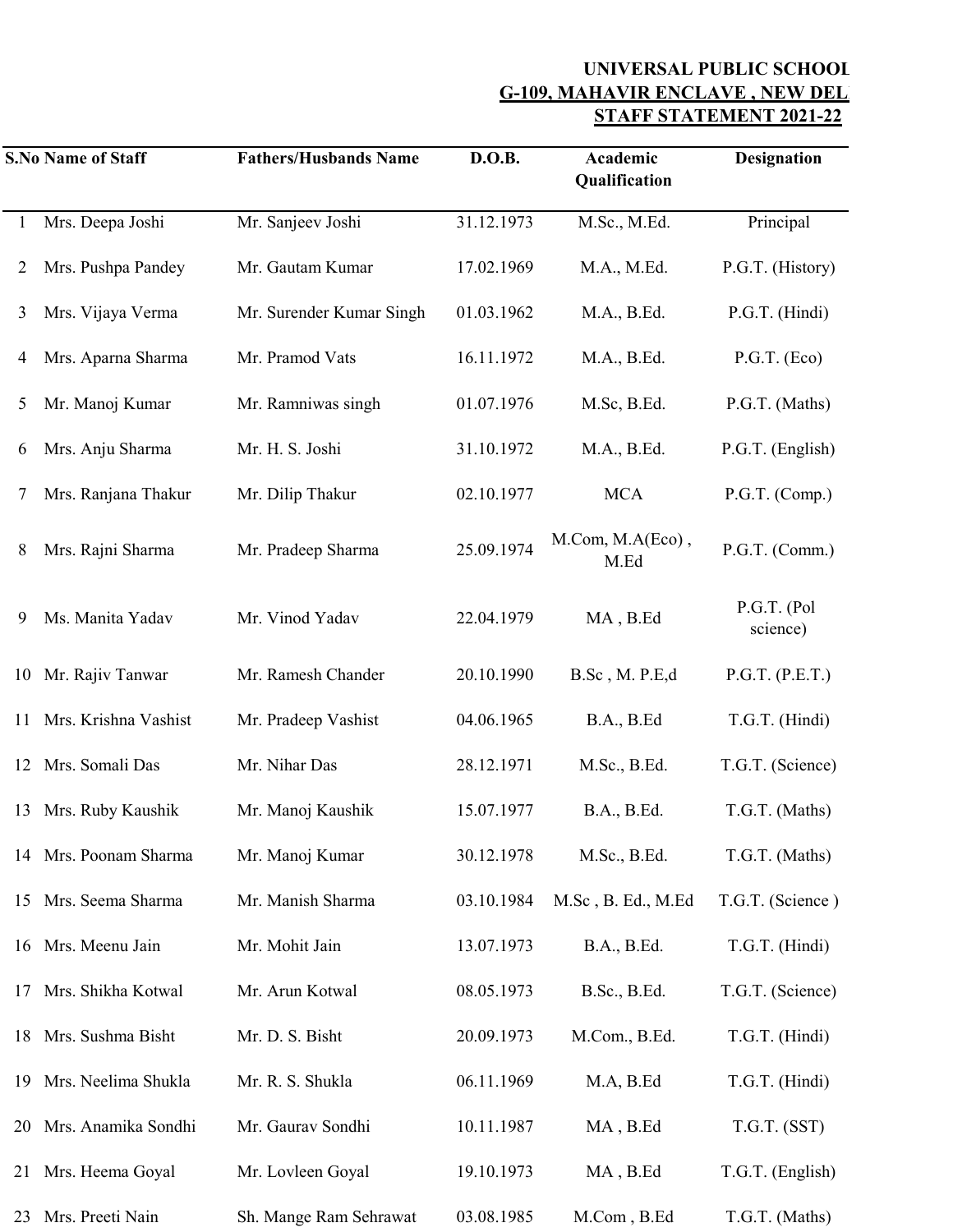|    | 24 Mrs. Reena Mathur    | Sh. Chokhe Lal Mathur      | 29.03.1992 | M.Com, B.Ed                         | T.G.T. (English) |
|----|-------------------------|----------------------------|------------|-------------------------------------|------------------|
|    | 25 Mrs. Mamta Rana      | Mr. Akhilesh Rana          | 03.03.1979 | M.Sc, B.Ed                          | T.G.T. (Science) |
|    | 26 Mr. Amit Srivastava  | Mr. Dinesh Pd. Srivasatava | 05.01.1988 | MSc, B.Ed                           | T.G.T. (Science) |
| 27 | Mr. Nirjwash Bhawmik    | Mr. Nirmal Sharma          | 13.12.1972 | M.A, B.Ed                           | T.G.T. (English) |
|    | 28 Mr. Shiv Kumar       | Mr. C. S. Sharma           |            | 02.09.1988 B.Sc., PGDCA, M.C.A      | T.G.T. (Comp.)   |
|    | 29 Mrs. Urmila Kumari   | Mr. Amar Singh             | 20.11.1978 | MA, B.Ed                            | T.G.T. (SST)     |
|    | 30 Mrs. Malabika Roy    | Mr. Binoy Bhushan Roy      | 12.03.1980 | MA, B.Ed.                           | T.G.T. (English) |
| 31 | Mrs. Swati Sareen       | Late Sh. R. C. Sareen      | 22.08.1986 | BA, B.Ed                            | T.G.T. (English) |
|    | 32 Mrs. Bharti Parashar | Mr. Rahul Parashar         | 03.01.1986 | MA, B.Ed                            | T.G.T. (Hindi)   |
| 33 | Mrs. Hemlata            | Mr. Ashish Verma           | 16.01.1987 | MA, B.Ed                            | T.G.T. (English) |
|    | 34 Mrs. Archana Sharma  | Mr. Rampal Sharma          | 07.10.1985 | MA, B.Ed                            | T.G.T. (Hindi)   |
|    | 35 Ms. Sanjana yadav    | Mr. S. N. Yadav            | 14.12.1994 | B. Com., B.Ed                       | T.G.T. (SST)     |
|    | 36 Ms. Tanvi            | Sh. C. P. Makker           | 13.09.1991 | MA, B.Ed                            | T.G.T. (SST)     |
| 37 | Ms. Bharti Sharma       | Mr. Iswar Singh            | 07.04.1993 | M.Sc, B.Ed                          | T.G.T. (Maths)   |
|    | 38 Mrs. Seema Kadyan    | Mr. Dhruv Bhagat Singh     | 06.03.1991 | MA, B.Ed                            | T.G.T. (English) |
|    | 39 Mrs. Bani Das        | Mr. Jimmy Chakrabarty      | 17.01.1981 | MA, B.Ed                            | T.G.T. (English) |
| 40 | Ms. Meenakshi Dimri     |                            |            |                                     | T.GT             |
|    | 41 Mrs. Sampa           | Mr. Animesh Guha           | 27.11.1980 | Dip in Fine Arts (5<br>Years), B.Ed | T.G.T. (Drawing) |
|    | 42 Mrs. Poulomi         | Mr. Kishor Purkayastha     | 26.09.1984 | Diploma in Music                    | T.G.T. (Music)   |
|    | 43 Ms. Kanika           | Lt. Jai Prakash            | 22.01.1992 | B.Com, B.Ed                         | T.G.T. (Hindi)   |
|    | 44 Mr. Deepak Chauhan   | Mr. Satyapal Chauhan       | 24.11.1989 | B.P.Ed.                             | P.E.T.           |
|    | 45 Ms. Madhu Mehta      | Mr. Amit Mehta             | 20.11.1985 | B.P.Ed.                             | P.E.T            |
| 46 | Mrs. Bushra Ali         | Mr. Syed Azhar Ali         | 01.12.1968 | MA, B.Ed                            | Special Educator |
| 47 | Mrs. Geeta Yadav        | Mr. Harish Kumar           | 24.04.1986 | BA, B.Ed                            | P.R.T.           |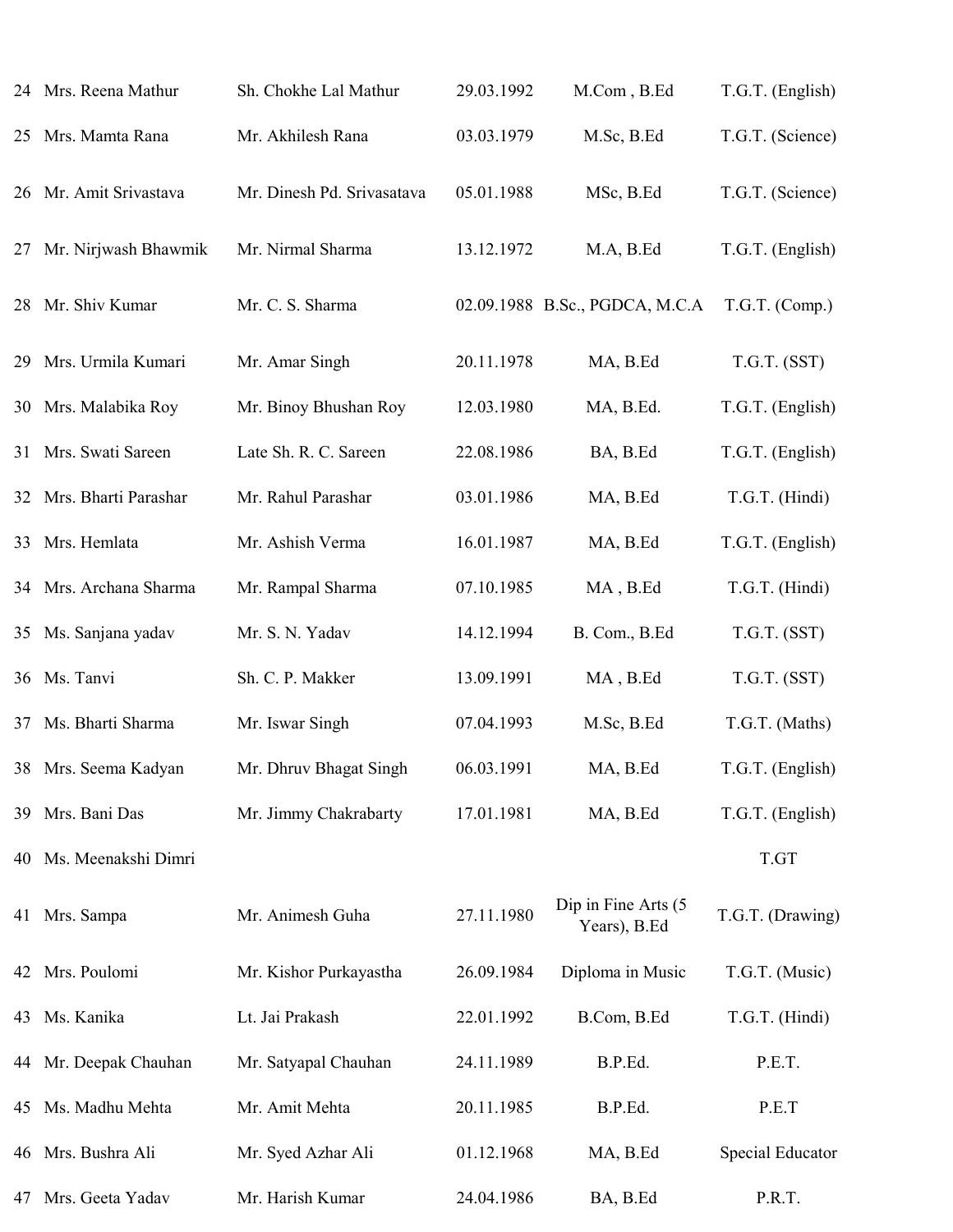|    | 48 Mrs. Kavita Sachdeva  | Mr. Jitendra Sachdeva | 06.10.1977 | MA, B.Ed     | P.R.T.           |
|----|--------------------------|-----------------------|------------|--------------|------------------|
| 49 | Mrs. Pooja Lakhanpal     | Mr. Ashwani sharma    | 31.12.1976 | M.A., B.Ed.  | P.R.T.           |
| 50 | Ms. Ruchi                | Mr. Suresh Prasad     | 28.03.1997 | B.Sc, B.Ed   | P.R.T.           |
|    | 51 Ms. Soni Sharma       | Mr. Lokesh Sharma     | 15.05.1984 | MA, B. Ed.   | P.R.T.           |
|    | 52 Ms. Priyanka          | Mr. Yash Pal          | 12.09.1982 | B.A, B.Ed    | P.R.T.           |
|    | 53 Ms. Shreshtha Vignesh | Sh. Balsubramaniam    | 30.06.1995 | M.Sc., B.Ed  | P.R.T.           |
|    | 54 Ms. Renu Dangwal      | Mr. N. C. Dangwal     | 11.05.1979 | M.Com, B.Ed  | P.R.T.           |
| 55 | Mrs. Prithi              | Mr. N. K. Bhatacharya | 12.09.1976 | BA, B.Ed     | P.R.T.           |
|    | 56 Ms. Monika            | Mr. Chandu Lal        | 23.01.1993 | <b>JBT</b>   | P.R.T.           |
| 57 | Mrs. Ruchi Kalia         | Mr. Vipin Kumar Kalia | 16.06.1989 | MA, B.Ed     | P.R.T.           |
|    | 58 Mrs. Preeti Bhatt     | Mr. Ravinder Bhatt    | 20.10.1987 | B.Sc, B.Ed   | P.R.T.           |
| 59 | Mrs. Tripta Kumari       | Mr. Hari Lal Manjhi   | 07.05.1987 | MA, B.Ed     | P.R.T.           |
|    | 60 Mrs. Monika Hussain   | Mr. Irshad Hussain    | 03.12.1977 | BA, B.Ed     | P.R.T.           |
|    | 61 Ms. Shilpa            | Mr. Jitendra Singh    | 01.06.1994 | M.Com, B.Ed  | P.R.T.           |
|    | 62 Mrs. Payal Roy        | Mr. Subrata Roy       | 11.06.1977 | B.Com, NPTT  | P.R.T.           |
|    | 63 Mrs. Pooja Sharma     | Mr. Deepak            | 25.05.1990 | M.A, B.Ed    | P.R.T.           |
|    | 64 Mrs. LK Leima Singha  | Mr. Rajeeb Singha     | 14.09.1988 | B.Sc, B.Ed   | P.R.T.           |
|    | 65 Mrs. Sangeeta Ghosh   | Mr. Chiranjib Ghosh   | 06.07.1983 | M.A, B.Ed.   | P.R.T.           |
|    | 66 Ms. Asha Chaturvedi   | Mr. Murari Lal        | 01.01.1990 | B.A, B.Ed    | P.R.T.           |
| 67 | Mrs. Seema Sharma        | Mr. S. M. Sharma      | 18.01.1984 | BA, NTT      | <b>NTT</b>       |
|    | 68 Mrs. Laxmi Panwar     | Mr. Amar Singh Panwar | 28.05.1971 | BA, N.P.T.T  | <b>NTT</b>       |
| 69 | Mrs. Minni Jha           | Mr. C. M. Mishra      | 04.07.1977 | BA, DPTT     | <b>NTT</b>       |
| 70 | Ms. Geetanjali Kwatra    | Mr. Ramesh Kwatra     | 25.05.1988 | <b>NTT</b>   | <b>NTT</b>       |
| 71 | Mr. Sanjeev Joshi        | Mr. B. P. Joshi       | 26.12.1969 | B.A, MBA     | Director (Admin) |
|    | 72 Mr. Lokesh Sharma     | Late A. K. Sharma     | 20.07.1976 | $12^{th}$    | <b>LDC</b>       |
|    | 73 Mr. Siddhant Gautam   | Ramesh Gautam         | 08.10.1991 | B.Com, M.com | Office Assistant |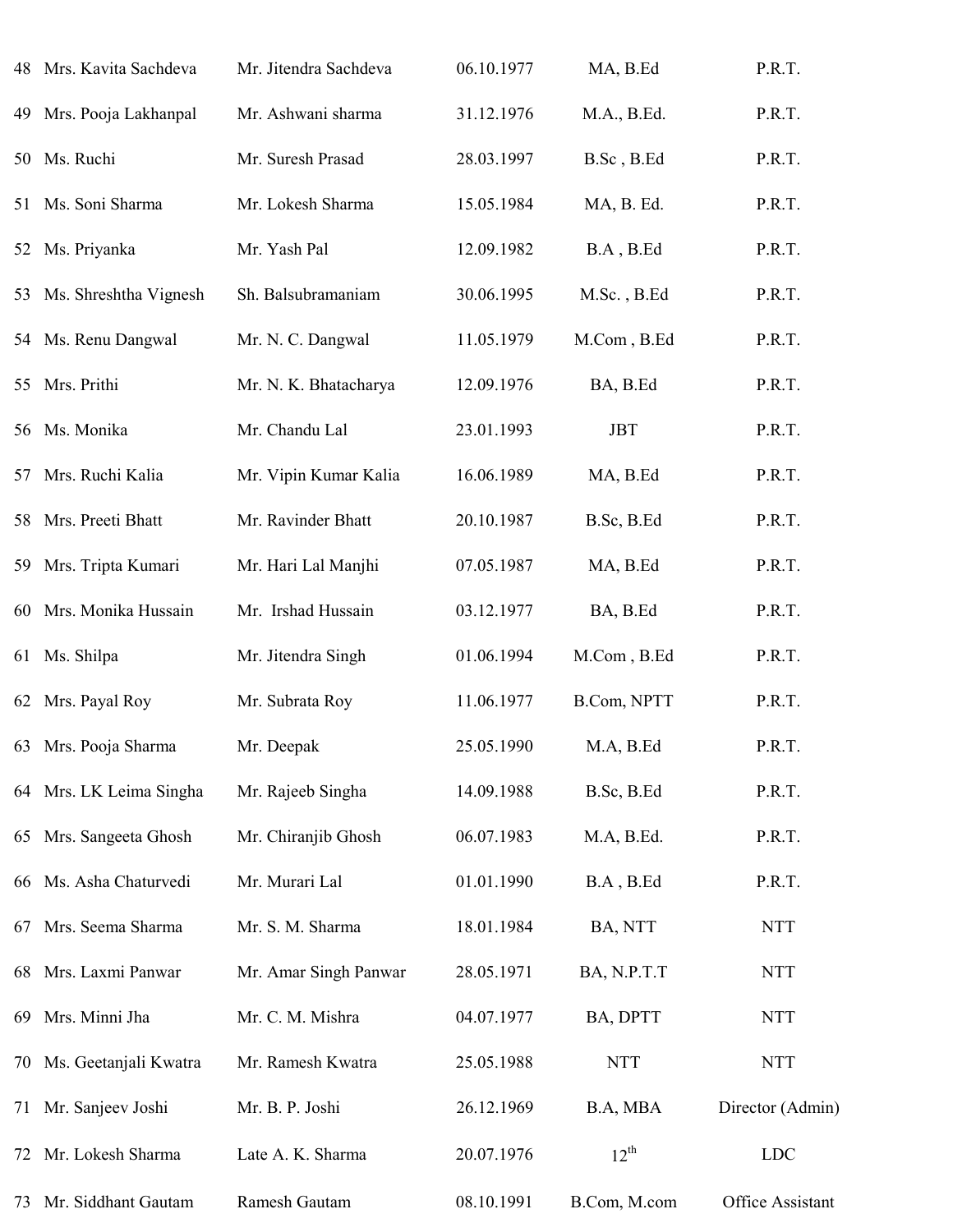| 74 Mr. Beer Bahadur      | Mr. Ram Lakhan  | 45 vrs     | ٠ | Watchmen    |
|--------------------------|-----------------|------------|---|-------------|
| 75 Mrs. Paramjeet Nelson | Mr. John Nelson | 03.10.1973 |   | Water Woman |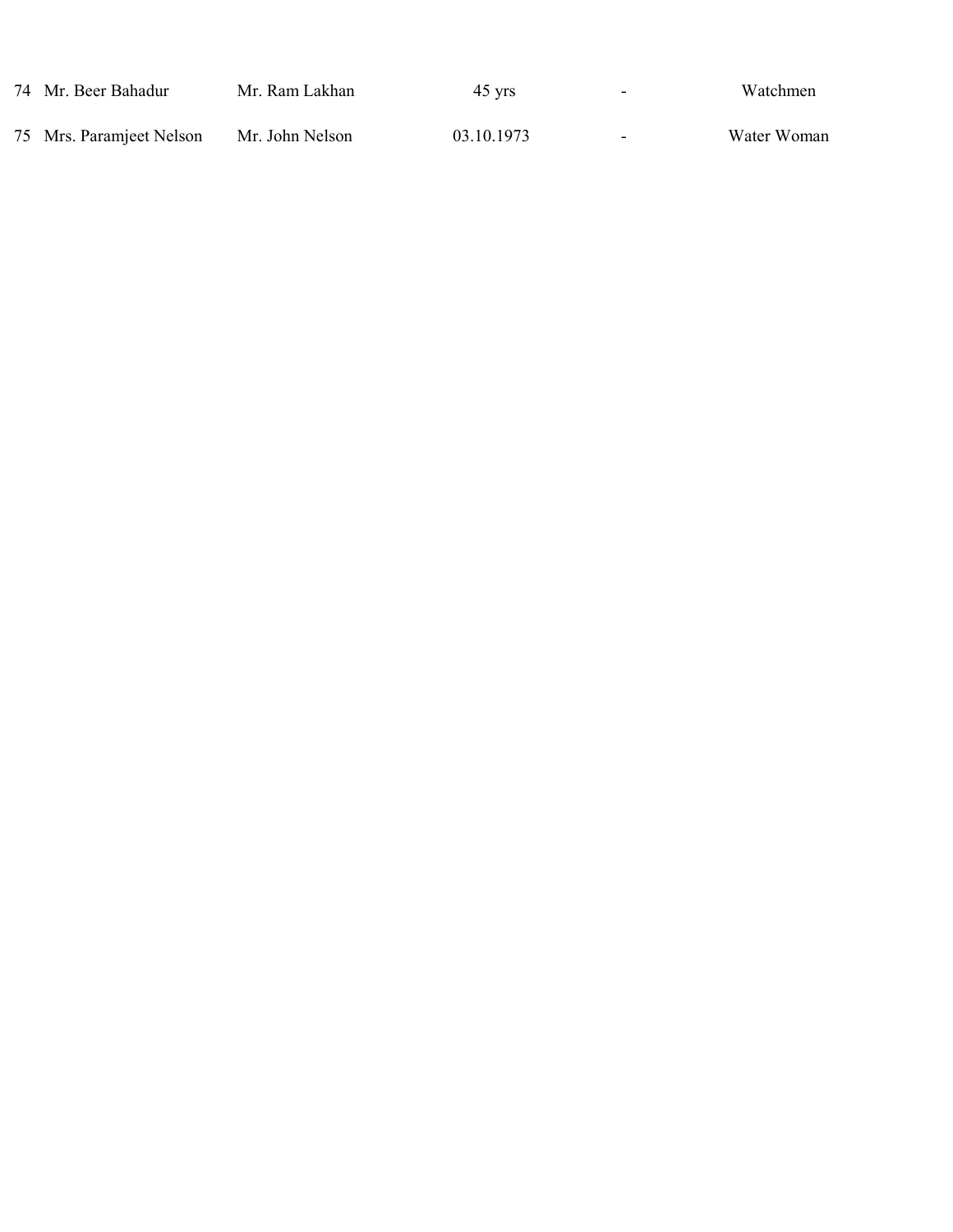## **UNIVERSAL PUBLIC SCHOOL G-109, MAHAVIR ENCLAVE , NEW DELHI -110045**

| <b>Experience</b> | Date of     | Date of      | <b>Pay Scales</b>              | <b>Trained</b> |
|-------------------|-------------|--------------|--------------------------------|----------------|
| (No. of           | Appointment | Confirmation |                                |                |
| Years)            |             |              |                                |                |
| 22                | 01.07.1998  | 01.07.1999   | 15600-39100, GP - 7600 Trained |                |
|                   |             |              |                                |                |
|                   |             |              |                                |                |
| 25                | 01.04.1995  | 01.04.1996   | 9300-34800, GP-4800 Trained    |                |
|                   |             |              |                                |                |
| 23                | 01.08.1997  | 01.08.1998   | 9300-34800, GP-4800 Trained    |                |
|                   |             |              |                                |                |
| 21                | 01.07.2005  | 01.07.2006   | 9300-34800, GP-4800 Trained    |                |
|                   |             |              |                                |                |
| 15                | 01.07.2008  | 01.07.2009   | 9300-34800, GP-4800 Trained    |                |
|                   |             |              |                                |                |
| 9                 | 01.04.2011  | 01.04.2012   | 9300-34800, GP-4800 Trained    |                |
|                   |             |              |                                |                |
|                   |             |              |                                |                |
| 7                 | 01.10.2013  | 01.10.2014   | 9300-34800, GP-4800 Trained    |                |
|                   |             |              |                                |                |
| 14                | 01.05.2019  | 01.05.2020   | 9300-34800, GP-4800 Trained    |                |
|                   |             |              |                                |                |
|                   |             |              |                                |                |
|                   |             |              |                                |                |
|                   | 01.07.2021  |              | 9300-34800, GP-4800 Trained    |                |
|                   |             |              |                                |                |
| 7                 | 01.04.2013  | 01.04.2014   | 9300-34800, GP-4800            | Trained        |
|                   |             |              |                                |                |
|                   |             |              |                                |                |
| 25                | 01.04.1995  | 01.04.1996   | 9300-34800, GP-4600            | Trained        |
|                   |             |              |                                |                |
| 16                | 01.04.2004  | 01.04.2005   | 9300-34800, GP-4600            | Trained        |
|                   |             |              |                                |                |
| 15                | 01.11.2005  | 01.11.2006   | 9300-34800, GP-4600            | Trained        |
|                   |             |              |                                |                |
| 9                 | 01.04.2011  | 01.04.2012   | 9300-34800, GP-4600 Trained    |                |
|                   |             |              |                                |                |
| 4                 | 01.08.2016  | 01.08.2017   | 9300-34800, GP-4600            | Trained        |
|                   |             |              |                                |                |
|                   |             |              |                                |                |
| 18                | 01.07.2002  | 01.07.2003   | 9300-34800, GP-4600            | Trained        |
|                   |             |              |                                |                |
| 12                | 01.07.2008  | 01.07.2009   | 9300-34800, GP-4600            | Trained        |
|                   |             |              |                                |                |
| 16                | 01.04.2004  | 01.04.2005   | 9300-34800, GP-4600            | Trained        |
|                   |             |              |                                |                |
| 12                | 01.04.2013  | 01.04.2014   | 9300-34800, GP-4600            | Trained        |
|                   |             |              |                                |                |
| 7                 | 01.04.2013  | 01.04.2014   | 9300-34800, GP-4600            | Trained        |
|                   |             |              |                                |                |
|                   |             |              |                                |                |
| 15                | 01.04.2011  | 01.04.2012   | 9300-34800, GP-4600            | Trained        |
|                   |             |              |                                |                |
| 7                 | 01.09.2020  |              | 9300-34800, GP-4600            | Trained        |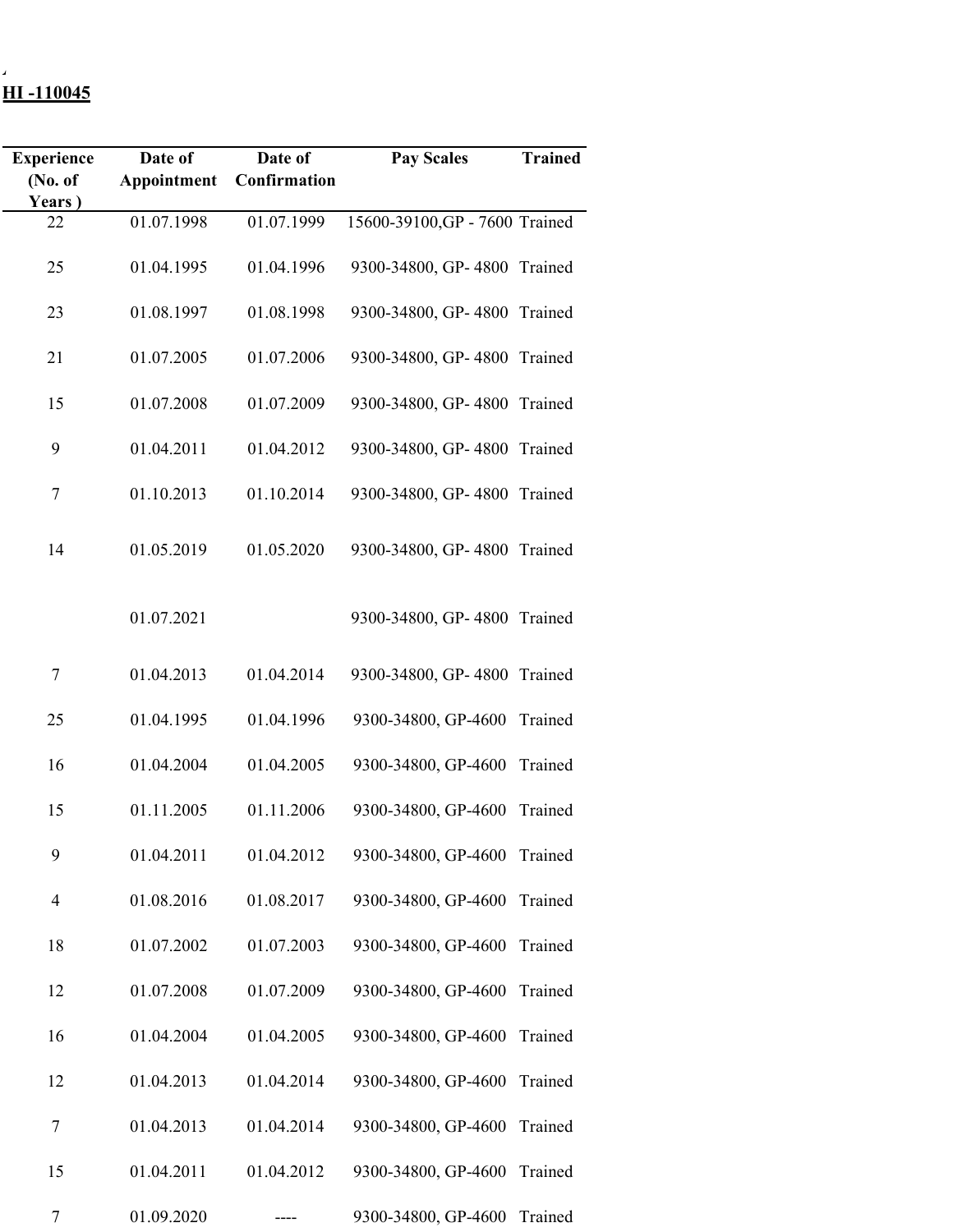| 3              | 01.09.2020 |            | 9300-34800, GP-4600 Trained |         |
|----------------|------------|------------|-----------------------------|---------|
| $\tau$         | 01.04.2015 | 01.04.2016 | 9300-34800, GP-4600 Trained |         |
| 5              | 01.09.2015 | 01.09.2016 | 9300-34800, GP-4600 Trained |         |
| 20             | 01.04.2016 | 01.04.2017 | 9300-34800, GP-4600 Trained |         |
| $\overline{4}$ | 20.05.2016 | 01.05.2017 | 9300-34800, GP-4600 Trained |         |
| 9              | 20.05.2016 | 01.05.2017 | 9300-34800, GP-4600         | Trained |
| 8              | 01.07.2017 | 01.07.2018 | 9300-34800, GP-4600         | Trained |
| $\overline{4}$ | 10.07.2019 | 01.07.2020 | 9300-34800, GP-4600         | Trained |
| 5              | 01.04.2015 | 01.04.2016 | 9300-34800, GP-4600         | Trained |
| 5              | 01.04.2018 | 01.04.2019 | 9300-34800, GP-4600         | Trained |
| $\overline{2}$ | 01.04.2018 | 01.04.2019 | 9300-34800, GP-4600         | Trained |
| $\overline{2}$ | 01.04.2018 | 01.04.2019 | 9300-34800, GP-4600         | Trained |
| $\overline{4}$ | 01.01.2021 |            | 9300-34800, GP-4600         | Trained |
| $\mathbf{1}$   | 01.07.2019 | 01.07.2020 | 9300-34800, GP-4600         | Trained |
| 1              | 01.04.2019 | 01.04.2020 | 9300-34800, GP-4600 Trained |         |
| 13             | 01.04.2019 | 01.04.2020 | 9300-34800, GP-4600 Trained |         |
|                | 01.07.2021 |            | 9300-34800, GP-4600 Trained |         |
| 10             | 01.04.2018 | 01.04.2019 | 9300-34800, GP-4600 Trained |         |
| $\overline{4}$ | 01.04.2018 | 01.04.2019 | 9300-34800, GP-4600 Trained |         |
| $\mathbf{1}$   | 01.01.2019 | 01.01.2020 | 9300-34800, GP-4200         | Trained |
| 5              | 01.06.2018 | 01.06.2019 | 9300-34800, GP-4600         | Trained |
|                | 10.04.2021 |            | 9300-34800, GP-4600         | Trained |
| 12             | 01.04.2016 | 01.04.2017 | 9300-34800, GP-4600 Trained |         |
| 7              | 01.04.2013 | 01.04.2014 | 9300-34800, GP-4200         | Trained |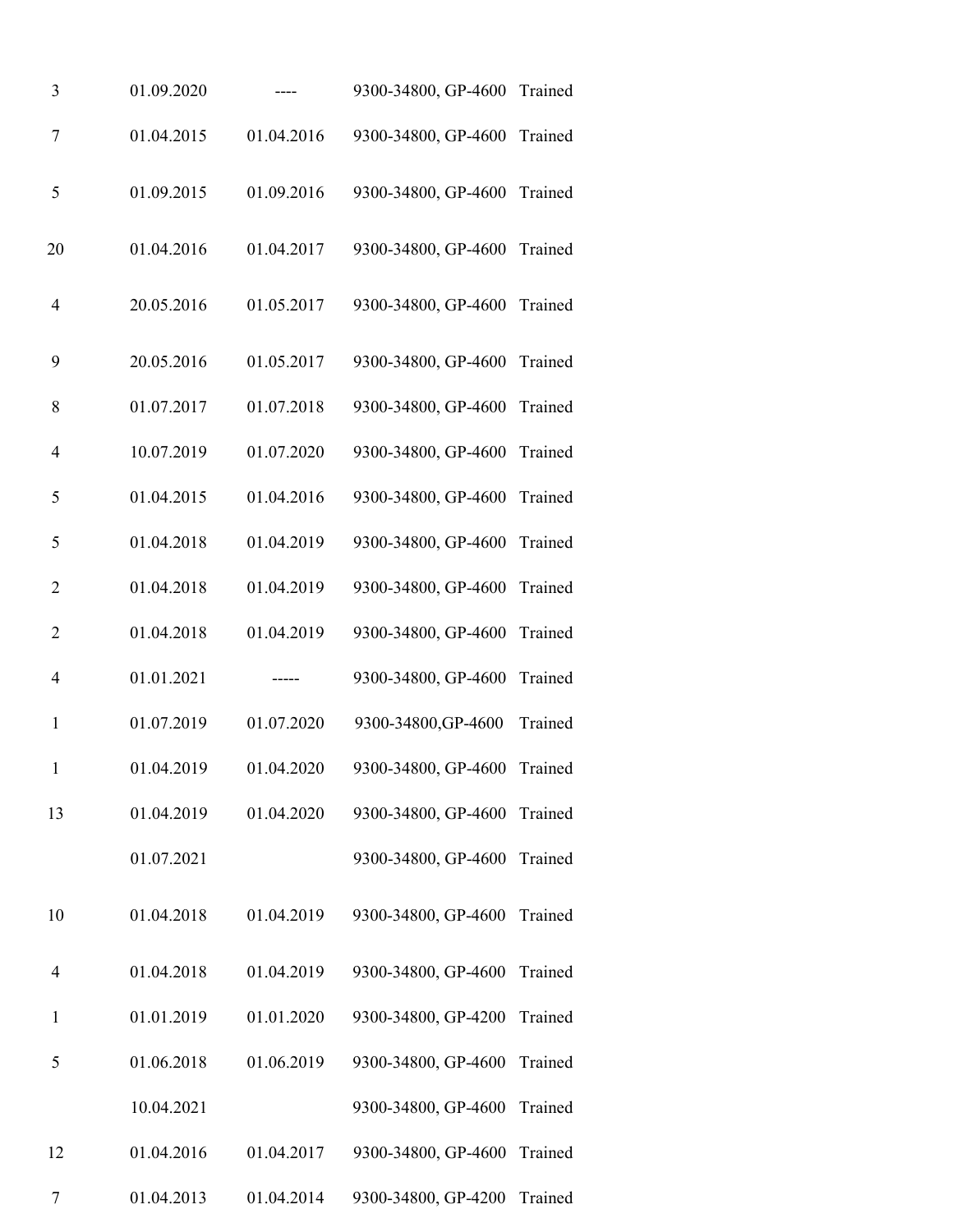| 9              | 01.04.2013 | 01.04.2014 | 9300-34800, GP-4200                    | Trained |
|----------------|------------|------------|----------------------------------------|---------|
| 10             | 01.07.2010 | 01.07.2011 | 9300-34800, GP-4200                    | Trained |
| $\mathbf{1}$   | 01.07.2019 | 01.07.2020 | 9300-34800, GP-4200                    | Trained |
| $\mathbf 1$    | 01.09.2020 |            | 9300-34800, GP-4200                    | Trained |
| $\mathbf{1}$   | 01.07.2019 | 01.07.2020 | 9300-34800, GP-4200                    | Trained |
| $\mathbf{1}$   | 01.07.2021 | ----       | 9300-34800, GP-4200                    | Trained |
| 6              | 01.01.2021 |            | 9300-34800, GP-4200                    | Trained |
| 7              | 01.10.2018 | 01.10.2019 | 9300-34800, GP-4200                    | Trained |
| $\overline{2}$ | 01.04.2018 | 01.04.2019 | 9300-34800, GP-4200                    | Trained |
| 3              | 01.07.2017 | 01.07.2018 | 9300-34800, GP-4200                    | Trained |
| $\overline{4}$ | 01.06.2017 | 01.06.2018 | 9300-34800, GP-4200                    | Trained |
| $\overline{4}$ | 01.06.2018 | 01.06.2019 | 9300-34800, GP-4200                    | Trained |
| 5              | 01.01.2019 | 01.01.2020 | 9300-34800, GP-4200                    | Trained |
| $\mathbf{1}$   | 01.01.2019 | 01.01.2020 | 9300-34800, GP-4200                    | Trained |
| 5              | 01.04.2019 | 01.04.2020 | 9300-34800, GP-4200                    | Trained |
| $\mathbf{1}$   | 01.05.2019 |            | 01.05.2020 9300-34800, GP-4200 Trained |         |
| $\mathbf 1$    | 01.04.2019 | 01.04.2020 | 9300-34800, GP-4200                    | Trained |
| $\mathbf{1}$   | 01.04.2019 | 01.04.2020 | 9300-34800, GP-4200                    | Trained |
| 3              | 01.07.2019 | 01.07.2020 | 9300-34800, GP-4200                    | Trained |
| 7              | 01.07.2017 | 01.07.2018 | 9300-34800, GP-4200                    | Trained |
| 11             | 01.04.2015 | 01.04.2016 | 9300-34800, GP-4200                    | Trained |
| 5              | 01.04.2015 | 01.04.2016 | 9300-34800, GP-4200                    | Trained |
| $\overline{2}$ | 01.06.2018 | 01.06.2019 | 9300-34800, GP-4200                    | Trained |
| 20             | 01.07.2017 | 01.08.2018 | 15600-39100, GP-5400 Trained           |         |
|                | 01.04.1999 | 01.04.2000 | 5200-20200, GP-1900                    | Trained |
|                | 01.04.2017 | 01.04.2018 | 5200-20200, GP-1900                    | Trained |